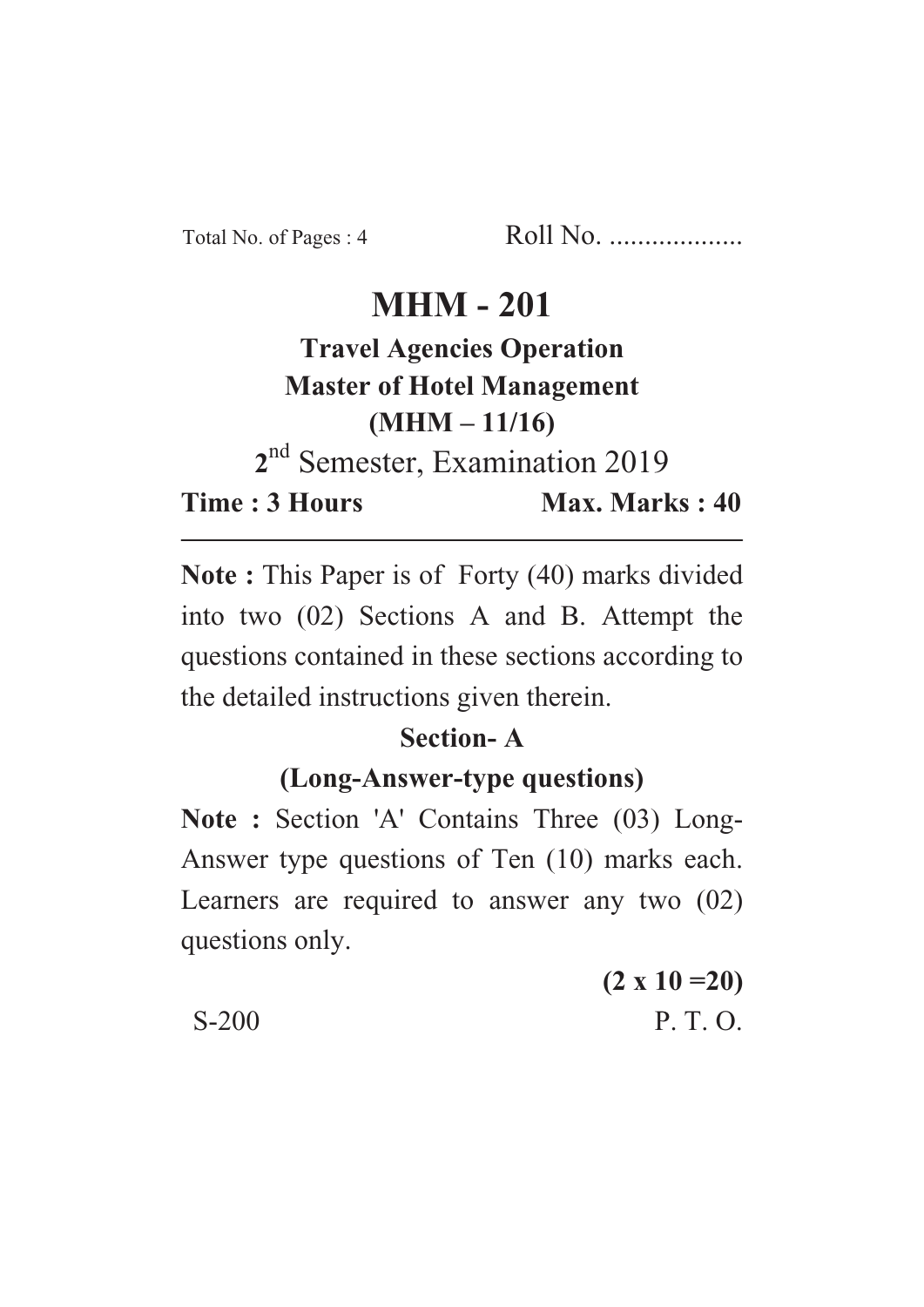- **(2)**
- 1. Describe briefly the approval & recognition of travel agency by IATA.
- 2. Discuss the functions of travel agency.
- 3. Elaborate various travel motivations.

#### **Section - B**

#### **(Short-Answer-Type questions)**

(Short-Answer-Type questions) **Note : Section 'B' contains six (06) Short- answer** type questions of Five (05) marks each. Learners are required to answer any Four (04) questions only.

#### **(4x5=20)**

- 1. Discuss unique features of travel product.
- 2. Illustrate the CRS.

S-200